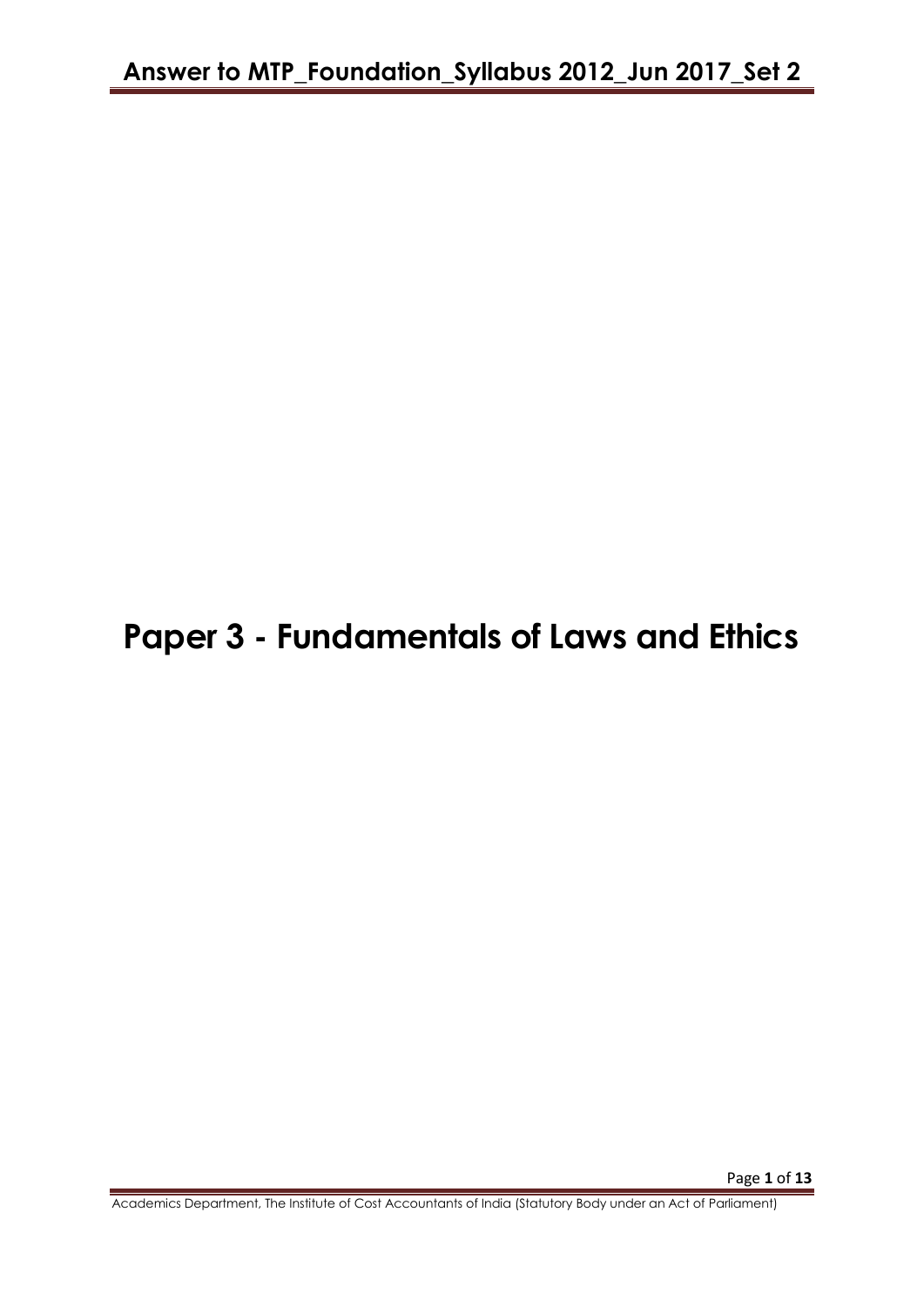## **Paper 3 - Fundamentals of Laws and Ethics**

**Full Marks :100 Time allowed: 3 hours**

**I. Choose the correct answer from the given four alternatives: [10 x 1 = 10]** 1. Which is correct? (a) Proposal + Acceptance = Promise (b) Promise + Consideration = Agreement (c) **Agreement + Enforceability at law = Contract**  (d) All of the above 2. A contract with or by a minor is a \_\_\_\_\_\_\_\_\_\_\_\_\_\_\_\_. (a) Valid Contract (b) **Void Contract**  (c) Voidable Contract (d) Voidable at the option of either party. 3. The term price has been defined in Section \_\_\_\_\_\_\_\_\_\_\_\_\_\_\_ of the Sale of Goods Act. (a) Section 2(12) (b) Section 2(7) (c) **Section 2(10)**  (d) Section 2(13) 4. \_\_\_\_\_\_\_\_\_\_\_\_\_\_\_\_\_\_\_\_\_\_\_ is not a negotiable instrument as per customs and usage. (a) Delivery Note (b) Railway Receipt (c) **Cheque**  (d) Government Promissory Note 5. A partnership firm can be formed with a minimum share capital of \_\_\_\_\_\_\_\_\_\_\_\_  $(a)$  ₹ 50,000 (b) ₹ 5,00,000  $(c)$  ₹ 1,00,000 (d) **Not fixed** 6. In case of dissolution of firm, the available assets are distributed as per \_\_\_\_\_\_\_\_\_\_\_\_ (a) **Garner V Murry decision**  (b) Profit Sharing ratio (c) as per fixed capital ratio (d) as per paying capacity of the partners

Academics Department, The Institute of Cost Accountants of India (Statutory Body under an Act of Parliament)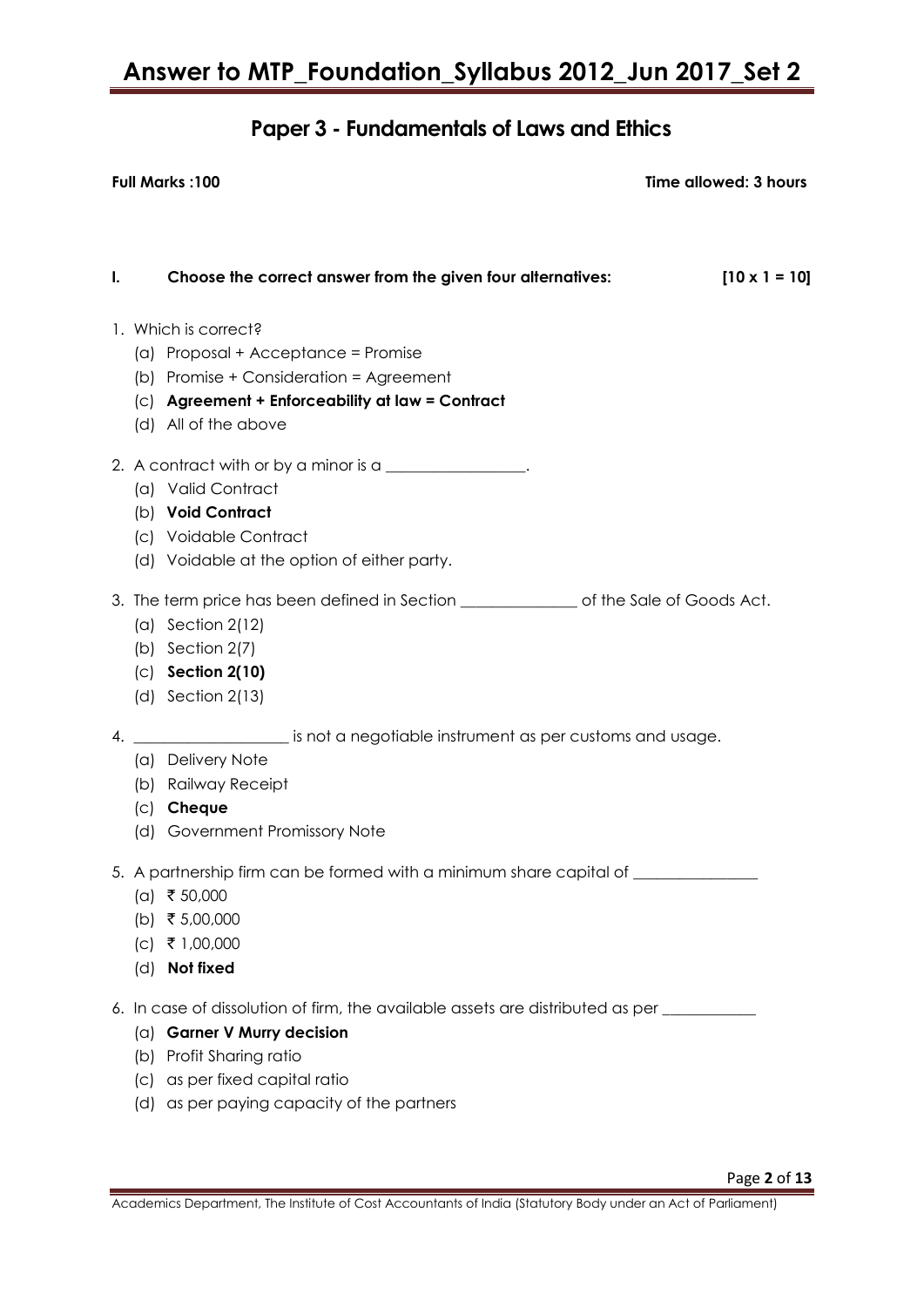- 7. Shyam was doing overtime in a factory, he is entitled to  $\overline{5,000}$  as basic wages, how much he will get for overtime work:
	- (a) `**10,000**
	- (b) ₹5,000
	- $(c)$  ₹15,000
	- $(d)$  ₹7,000

8. No fine can be imposed on any employed person who is under the age of \_\_\_\_\_\_\_\_

- (a) 14
- (b) **15**
- (c) 18
- (d) 12

9. The Employer's Share of contribution to ESI Fund is \_\_\_\_\_\_\_\_\_\_\_\_\_\_\_\_\_\_\_\_\_\_\_\_\_

- (a) 1.75% of wages
- (b) **4.75% of wages**
- (c) 10% of wages
- (d) 11% of wages

10.This is not of the 7 principles of public life.

- (a) Integrity
- (b) Honesty
- (c) **Content**
- (d) Accountability

#### **II. Fill in the blanks: [10 x 2 = 20]**

- 1. Indian Contract Act, 1872 came into force with effect from **1st September, 1872** .
- 2. An agreement in restraint of marriage is **Void** .
- 3. In case of **Barter** there is transfer of ownership of one thing is in return for transfer of another thing.
- 4. When a cheque is payable across the counter of a bank it is called **Open Cheque**
- 5. **Nominal** partner is known to the outsiders and does not share in the profits.
- 6. Wages as per the Payment of Wages Act cannot be paid in **Kind**
- 7. As per Minimum Wages Act, adolescent means a person who has completed the age of 14 years but not completed the age of **18 years**
- 8. Sickness Benefit in the form of cash compensation at the rate of **70%** of wages is payable.
- 9. Child Labour Technical Advisory Committee is appointed by **Central Government**.
- 10. The study of Ethics is divided into **4** operational areas.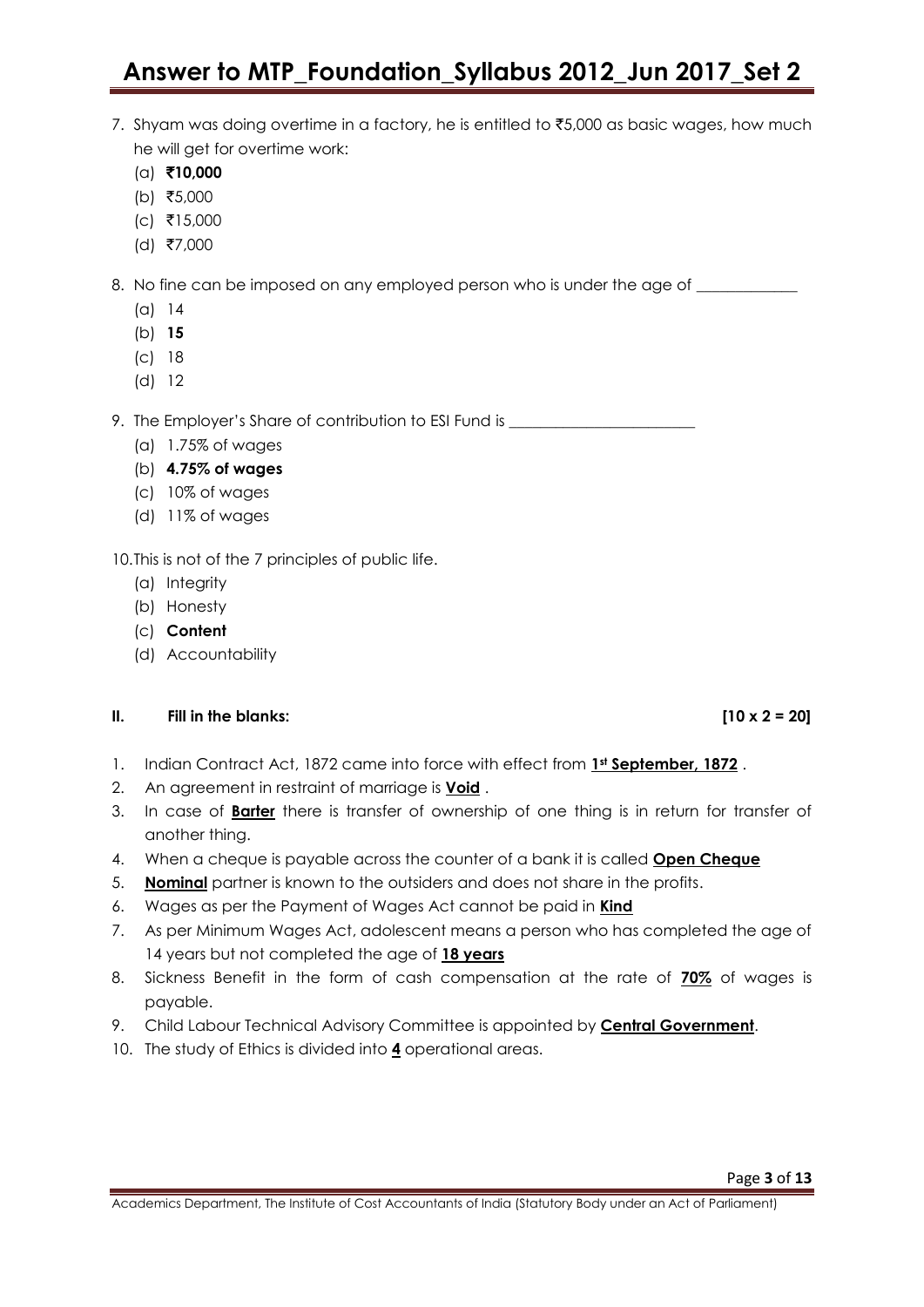#### **III. Match the following**  $[5 \times 1 = 5]$

| Column 'A' |                                     | Column 'B' |                                          |
|------------|-------------------------------------|------------|------------------------------------------|
|            | Consensus ad idem                   | A          | Section 45                               |
| 2.         | Test of Partnership                 | В          | Transferring the title of the instrument |
| 3.         | <b>Unpaid Seller</b>                |            | Identity of Minds                        |
| 4.         | Negotiation                         |            | Sec. 64                                  |
| 5.         | <b>Rules regarding Auction Sale</b> |            | Cox v Hickman                            |

#### **Answer:**

| Column 'A' |                              | Column 'B' |                                          |
|------------|------------------------------|------------|------------------------------------------|
|            | Consensus ad idem            |            | Identity of Minds                        |
| 2.         | Test of Partnership          | F.         | Cox v Hickman                            |
| 3.         | <b>Unpaid Seller</b>         | A          | Section 45                               |
| 4.         | Negotiation                  | B          | Transferring the title of the instrument |
| 5.         | Rules regarding Auction Sale |            | Sec. 64                                  |

#### **IV. State whether the following statement is True (or) False. [10 x 1 = 10]**

- 1. The word Ethics is derived from the latin word "Ethika". **False**
- 2. The period of work of a child labor cannot spread over more than six hours. **True**
- 3. The sickness benefit in the form of cash compensation is paid at the rate of 50% of wages during the period of certified sickness. **False**
- 4. XYZ is a factory to which Payment of Wages Act is applicable and employing 700 employees. The factory has the practice of paying wages only after 15th of the following month.

**False**

- 5. Adolescent means a person who has completed his fourteenth year of age but has not completed his eighteenth year. **True**
- 6. The Employee"s State Insurance Act, 1948 is applicable to whole of India. **True**
- 7. Appropriate Government in case of Railways is Central Government. **True**

Academics Department, The Institute of Cost Accountants of India (Statutory Body under an Act of Parliament)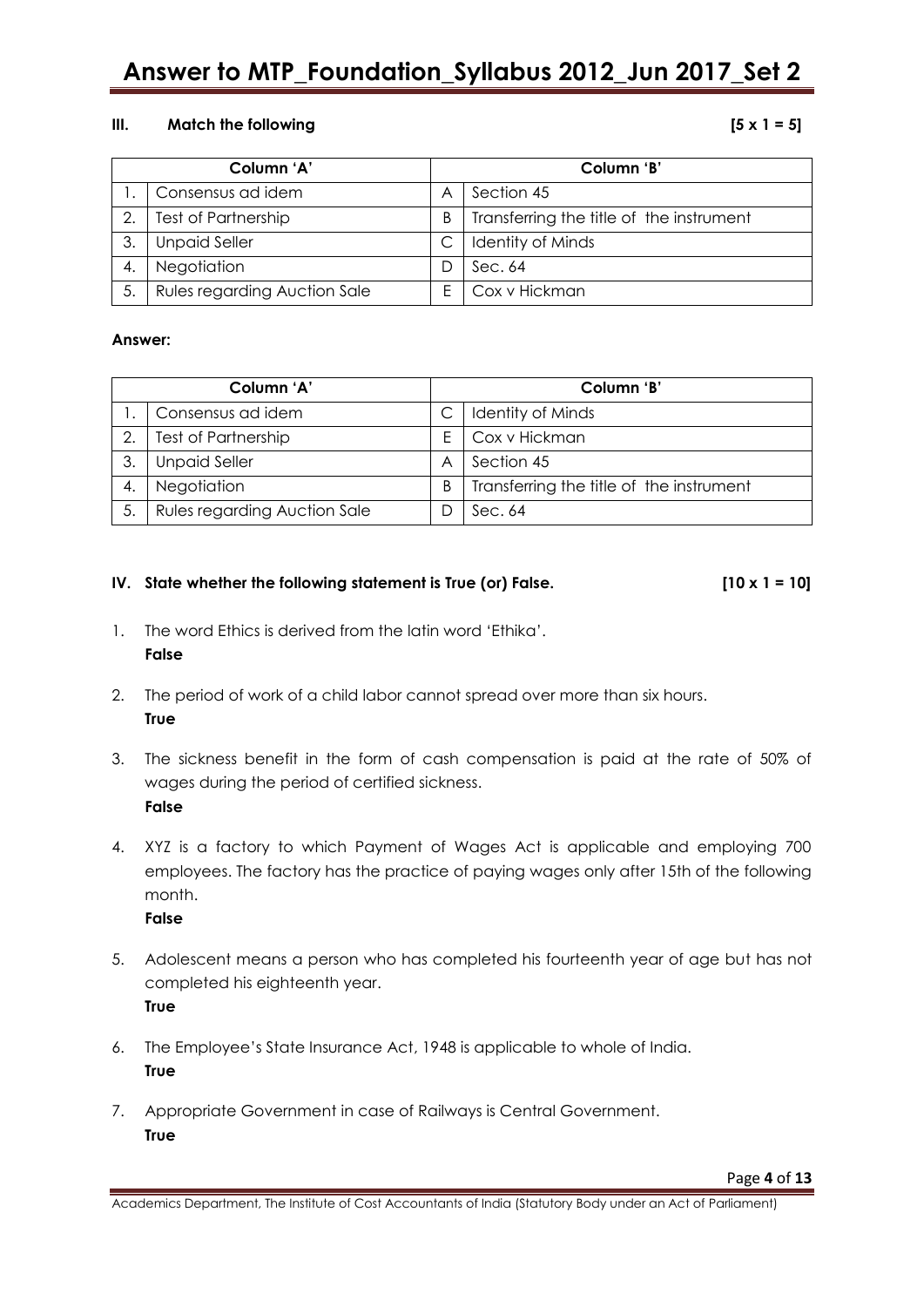- 8. For every district, District Judge shall be an Inspector for the Factories Act, 1948. **False**
- 9. ABC are three partners. On death of C, his son D is admitted into the partnership. This is a case of Dissolution of Partnership. **True**
- 10. A set of formalized rules and standards that describe what a company expects of its employees is called a Code of Ethics. **True**

#### **V. Define any Five of the following: [5 x 3 = 15]**

### **1. Void Contract:**

A contract which ceases to be enforceable by law becomes void when it ceases to be enforceable. Void contract is a valid contract at the beginning but subsequently becomes void when it ceases to be enforceable.

#### **2. 'Goods' under Sale of Goods Act, 1930:**

According to section 2(7) Goods means "every kind of movable property other than actionable claims and money and includes stock and shares, growing crops, grass and things attached to or forming part of the land which are agreed to be severed before sale or under the contract of sale.

#### **3. Bill of Exchange:**

A bill of exchange is an instrument in writing containing an unconditional order signed by maker directing a certain person to pay a certain sum of money only to, or to the order of a certain person or to the bearer of the instrument. – Sec. 5 of the Negotiable Instruments Act, 1881.

#### **4. Adolescent:**

According to sec. 2(b) of the Factories Act, 1948, "Adolescent" means "a person who has completed his fifteenth years of age but has not completed his eighteenth year".

### **5. Consideration:**

"When at the desire of the promisor, the promisee or any other person has done or abstained from doing, or does or abstains from doing, or promises to do or to abstain from doing, something, such act or abstinence or promise is called a consideration for the promise". – Sec. 2(d) of Indian Contract Act, 1872.

### **6. 'Week' under Child Labor (Prohibition and Regulation) Act, 1986.**

"Week" means a period of seven days beginning at midnight on Saturday night or such other night as may be approved in writing for a particular area by the inspector. - Sec. 2(ix) of Child Labour (Prohibition and Regulation) Act, 1986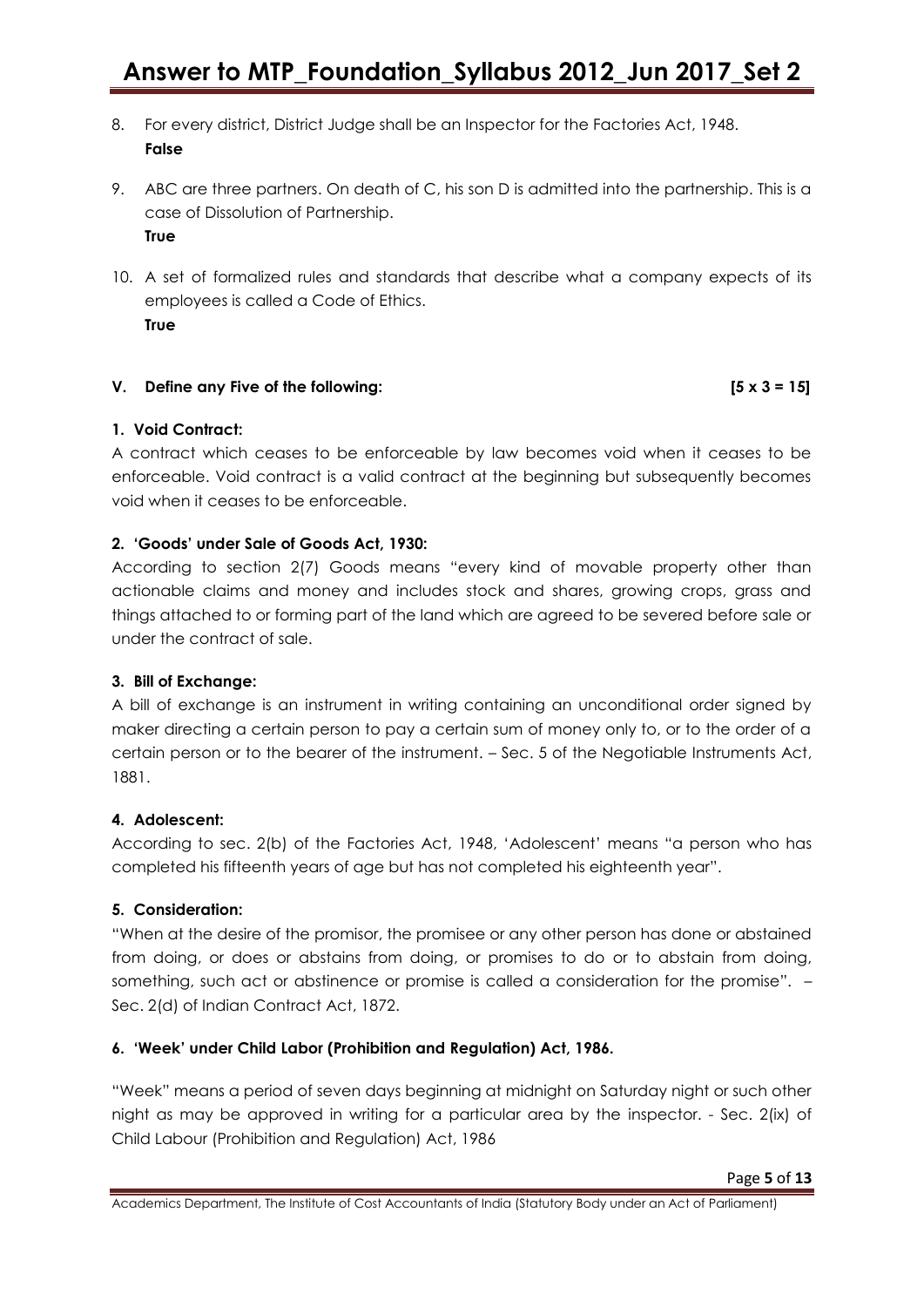### **7. Morals**

The word moral (s) is derived from the latin root moralis which implies custom. In other words, it refers to a behavior that is accepted or rejected due to an accepted social custom.

#### **8. Sleeping Partner**

A sleeping or dormant partner does not take any active part in the management of the business. He contributes capital and shares the profits which are usually less than that of the active partners. He is liable for all the deals of the firm but his relationship with the firm is not disclosed to the general public.

#### **VI. Answer any four of the following questions. [4 x 10 = 40]**

#### **1. Define Quasi Contract. Explain the different types of Quasi Contracts. 10**

#### **Answer:**

A quasi contract is a fictitious contract created under legal obligations, similar to a valid contract. These contracts are also known as implied-in-law contracts. What makes this different is that the parties involved do not intend to create a contract. A quasi contract is created by the court. For the same reason, there is no actual offer or acceptance or an agreement between the parties.

#### **Types of Quasi contracts: -**

Section 68 to 72 deal with five kinds of Quasi contractual obligations. They are:

(i) Supply of necessaries to an incompetent person: -

Under Sec. 68 to the Indian Contract Act, 1872, a person, who supplies another person, who is incompetent to enter into a contract, with necessaries of life is intuitive to get a share from the property of the later.

(ii) Payment by an Interested person: -

Under section 69 of the Act, a person, who is interested in payment of money which was supposed to be paid by another but pays it, is entitled for reimbursement from the said person.

(iii) Performance of Non – Gratuitous Act: -

Section 70 provides that if a person has received lawful services from another person, which the former had not asked for but needed at that moment, the other person is entitled to be compensated for the services that were rendered.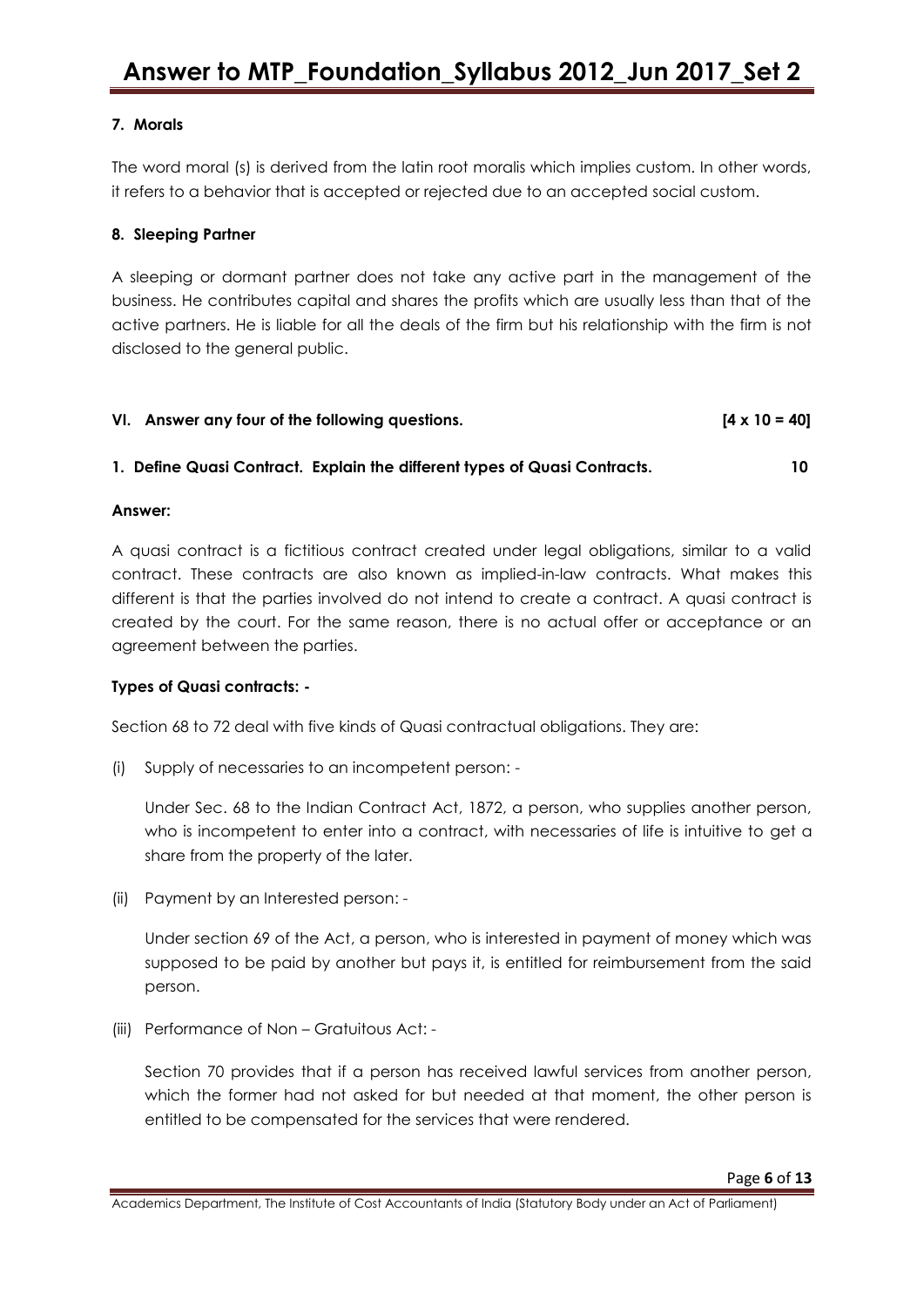(iv) Become finder of Lost Goods: -

Under section 71 of the Act, a person who finds goods belonging to another person and takes the custody of the goods is subjected to the responsibilities of having possession of the property under bailment and cannot use it for his own good. By implication, the finder has to safeguard it.

(v)Payment of money by mistake; -

Under section 72 of the Act, a person who receives money or goods by mistake or under compulsion is liable to return it.

#### **2. Who is an Unpaid Seller? Explain the rights of an unpaid seller. 10**

#### **Answer:**

#### **Unpaid Seller: -**

Sec. 49 of the sale of goods Act, 1930 has defined an unpaid seller as, the seller of goods is deemed to be an "unpaid seller" within the meaning of this Act:

- (a) When the whole of the price has not been paid or unpaid seller as follows:
- (b) When a bill of exchange or other negotiable instrument has been received as conditional payment and the conditions on which it was received has not been fulfilled by reason of the dishonor of the instrument or otherwise.

Right of an unpaid seller:

The right of an unpaid seller can be broadly discussed under two heads.

#### **(i) Right against the Goods:**

An unpaid seller has some rights against the goods sold when the property in the goods has passed to the buyer. They are as follows:

(a) Right of Lien: [Sec. 47]

Lien is a right to retain possession of goods unit payment of price. According to sec.47 (1) an unpaid seller can exercise the right of lien in the following cases: -

- Where goods are sold without any stipulation as to credit.
- Where goods are sold on credit, but the period of credit has expired.
- Where the buyer becomes insolvent.
- (b) Right of stoppage of goods in transit: [Sec. 50]

When the buyer of goods becomes insolvent, the unpaid seller who has parted with the possession of the goods has the right of stopping them in transit that is to say, he may

Academics Department, The Institute of Cost Accountants of India (Statutory Body under an Act of Parliament)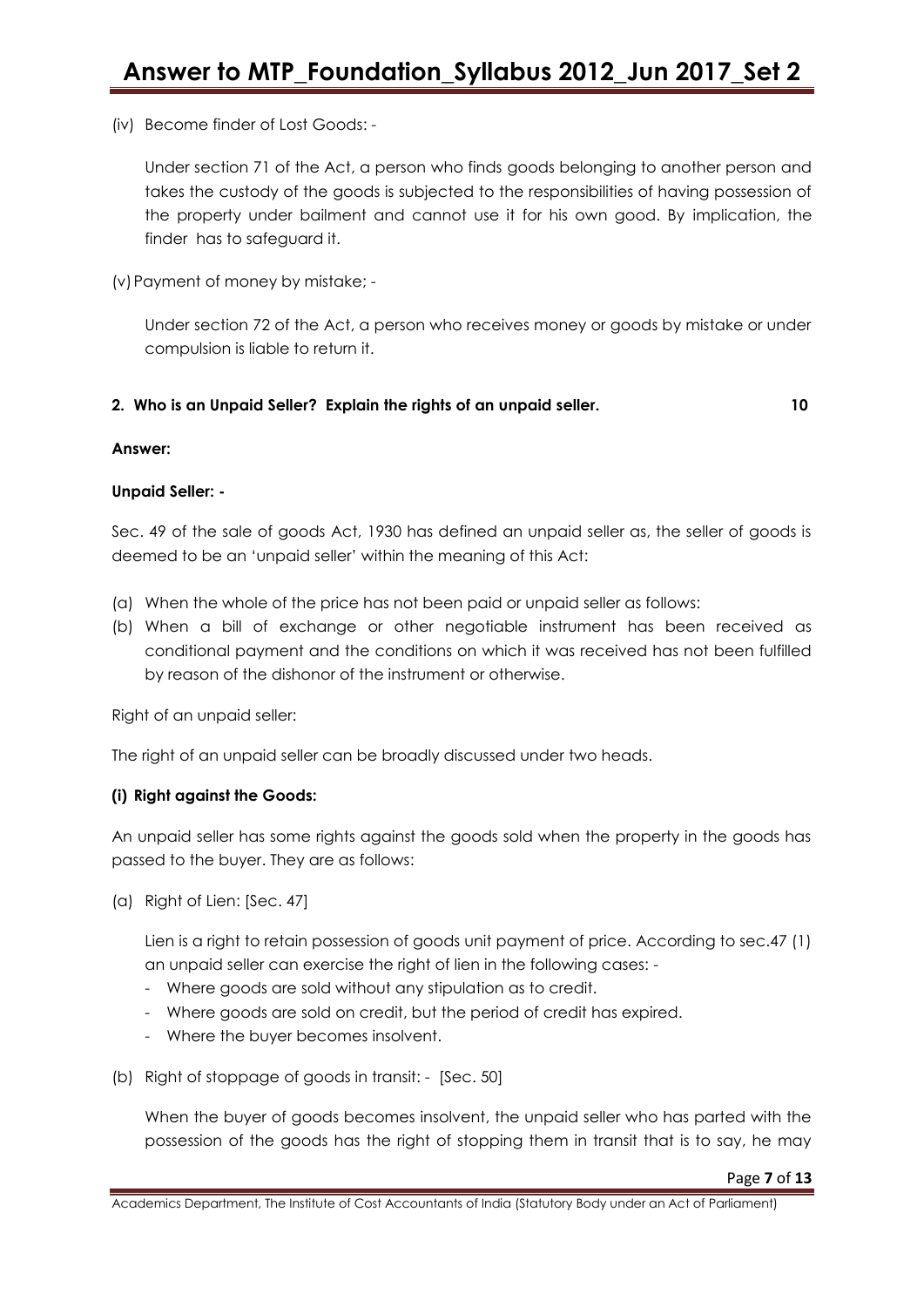resume possession of the goods as long as they are in the course of trans it, and may retain them unit payment or tender of the price.

(c) Right of resale: Sec. 54

An unpaid seller can exercise the right of resale in the following cases: -

- Where the goods are perishable in nature.
- Where the seller expressly reserves the right of resale in case the buyer makes a default in the payment of price.
- Where the seller has exercised his right of lien or stoppage in transit , and gives notice to the buyer of his intention to resell the goods.

#### **(ii) Right against buyer :**

(a) Suit for price: [Sec. 55]

Where the property in goods has passed to the buyer and the buyer wrong fully neglects or refuses to pay the price, the seller can sue the buyer for price.

(b) Said for damages for non- acceptance: [Sec. 56]

Where the buyer wrongfully regulates or refuses to accept and pay for the goods, the seller can sue him for damages for non- acceptance of the goods.

(c) Suite for interest: - [Sec. 61]

Where there is specific agreement between the seller and the buyer regarding interest on the price of goods, the seller can claim it from the date when payment becomes due. If there is no specific agreement, the interest is payable from the date notified by the seller to the buyer.

**3. (a) What is meant by Crossing of Cheque? Explain the different types of crossing. 7 (b) Who cannot enter into partnership contract? 3** 

#### **Answer:**

**(a)**Cheques are of two types

- (i) Open Cheque
- (ii) Crossed Cheque

When a cheque is payable in cash across the counter of a bank, it is said to be open. A crossed cheque is one on which two parallel transverse lines with or without the words & co is drawn.

Crossing a cheque implies directing the directing the drawee banker to pay the amount only to a banker or a particular banker so that the party getting payment can be easily traced.

Academics Department, The Institute of Cost Accountants of India (Statutory Body under an Act of Parliament)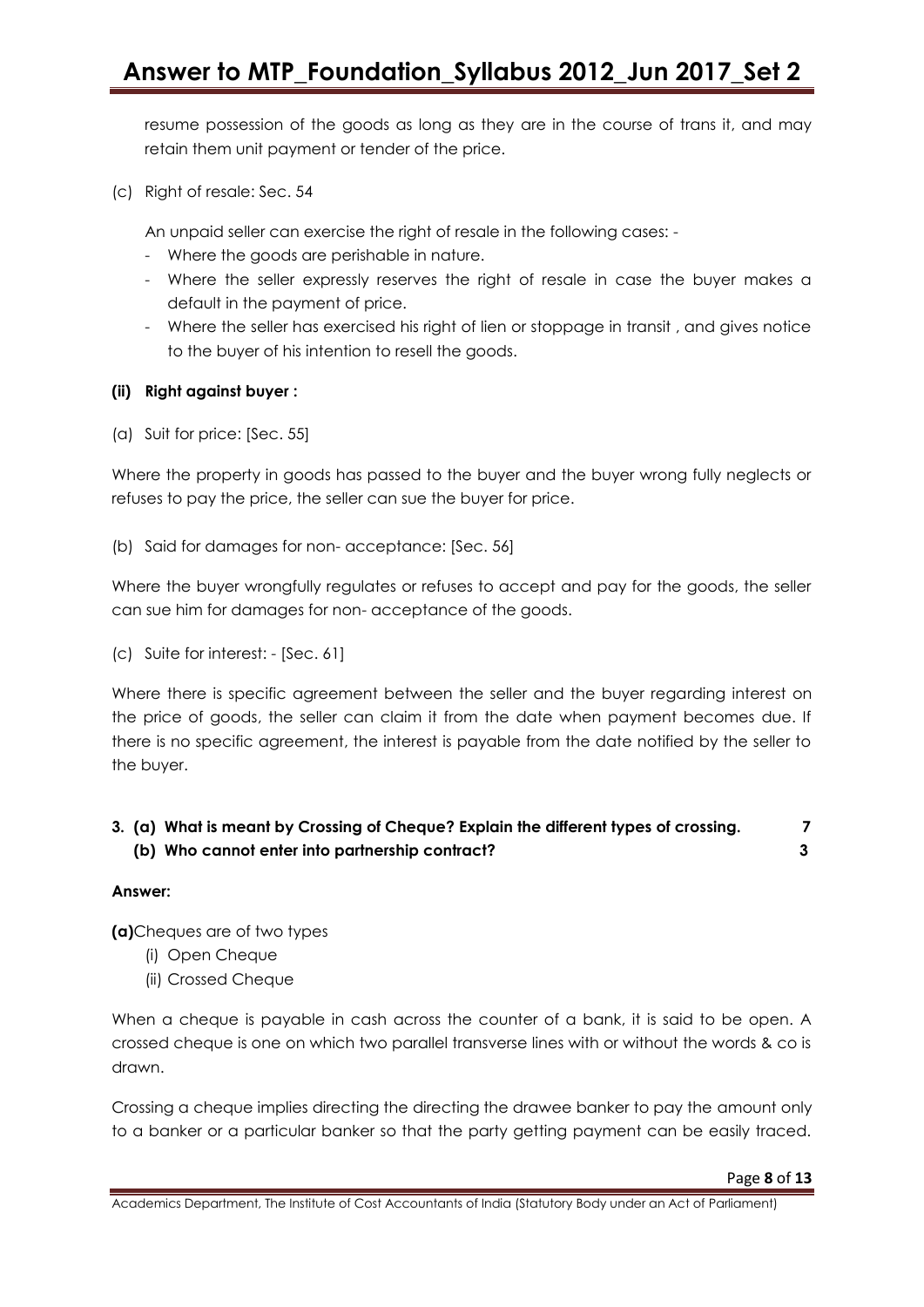The payment of such crossed cheques can be made only through a banker and not over the counter. A cheque may be crossed by the drawer, holder or banker.

Types of crossing: -

Crossing may be of two types: -

- (i) General Crossing
- (ii) Special Crossing

#### (i) **General Crossing**: -

When two transverse parallel lines are drawn across the face of the cheque with or without the words "& co" and "Not negotiable" then such type of crossing is called General Crossing. It is an indication to the paying banker not to pay the proceeds across the counter.



**General Crossing**

#### (ii) **Special Crossing:** -

When the name of the banker is also indicated in the general crossing in addition to the words "& co" and "Not Negotiable" then such type of crossing is called as special crossing.



**Special Crossing**

#### (iii)**Restrictive Crossing:-**

In addition to above two crossing prescribed in the Act, there is another type of crossing known as restrictive crossing developed out of business usages. In this type of crossing the word a/c payee are added to general or special crossing. The effect of making the cheque a/c payee is to give direction to the bank to credit the amount to the account of the payee.



Page **9** of **13**

Academics Department, The Institute of Cost Accountants of India (Statutory Body under an Act of Parliament)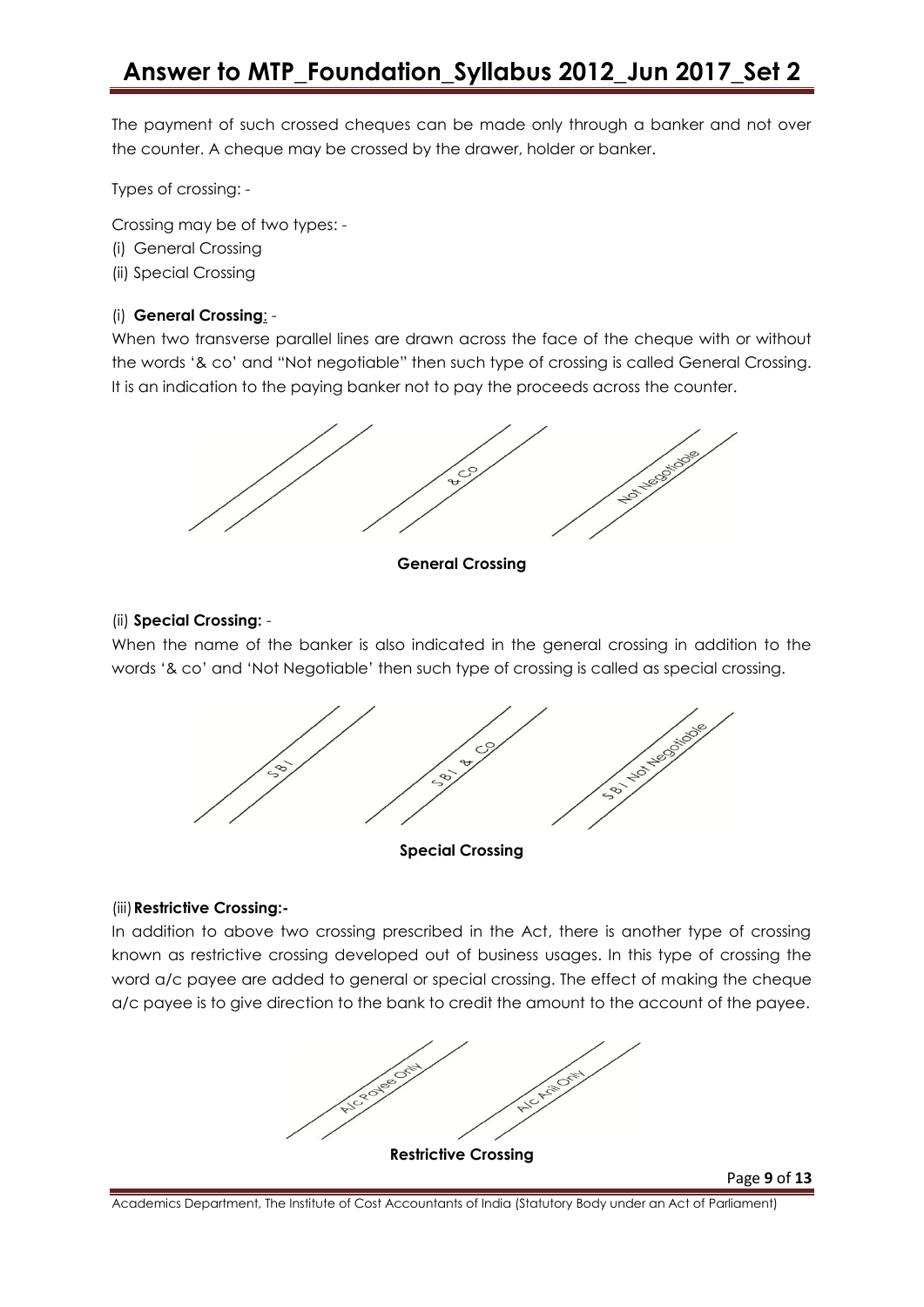#### (iv) **Not Negotiable Crossing: -**

At times the cheques are marked "Not Negotiable". The effect of such marking is that transferee does not get better title than that of the transferor. Anyone who takes a cheque marker "Not Negotiable" takes it on his own risk and cost.

- **(b)** The answer is who is not competent to enter into a contract under Section 11 of the Indian Contract Act, is not competent to become a partner. The following persons for want of capacity cannot enter into contract and accordingly cannot be a partner in a firm.
	- (i) Minor: -

A minor cannot become a partner in a firm, but with the consent of all the partners, a minor can be admitted to the benefits of partnership.

(ii) Alien Enemy: -

An Alien enemy cannot enter into a partnership with an Indian subject. However , a native of Alien friend country can enter into partnership with Indian citizen.

- (iii) Person of unsound mind: A person of unsound mind is not competent to enter into a contract of partnership.
- (iv) Corporation: -

A registered company can enter into a contract of partnership as a single individual but not as a group of Individuals comprising it. It may be noted that a company can be a partner in a firm only if so authorized by its Memorandum of Association.

### **4. (a) Explain the provisions relating to drinking water according to the Factories Act, 1948.**

**(b) Who is responsible for Payment of Wages according to Payment of Wages Act, 1936.**

 **5** 

 **5**

### **Answer:**

### **(a) Provisions relating to Drinking water: [Sec. 18]**

- (1) In every factory effective arrangements shall be made to provide and maintain at suitable points conveniently situated for all workers employed therein a sufficient supply of wholesome drinking water.
- (2) All such points shall be legibly marked "drinking water" in a language understood by a minority of the workers employed in the factory, and no such point shall be situated within six meters of any washing place, urinal, latrine, spittoon, open drain carrying sullage or effluent or any other source of contamination unless a shorter distance is approved in writing by the chief inspection.

Academics Department, The Institute of Cost Accountants of India (Statutory Body under an Act of Parliament)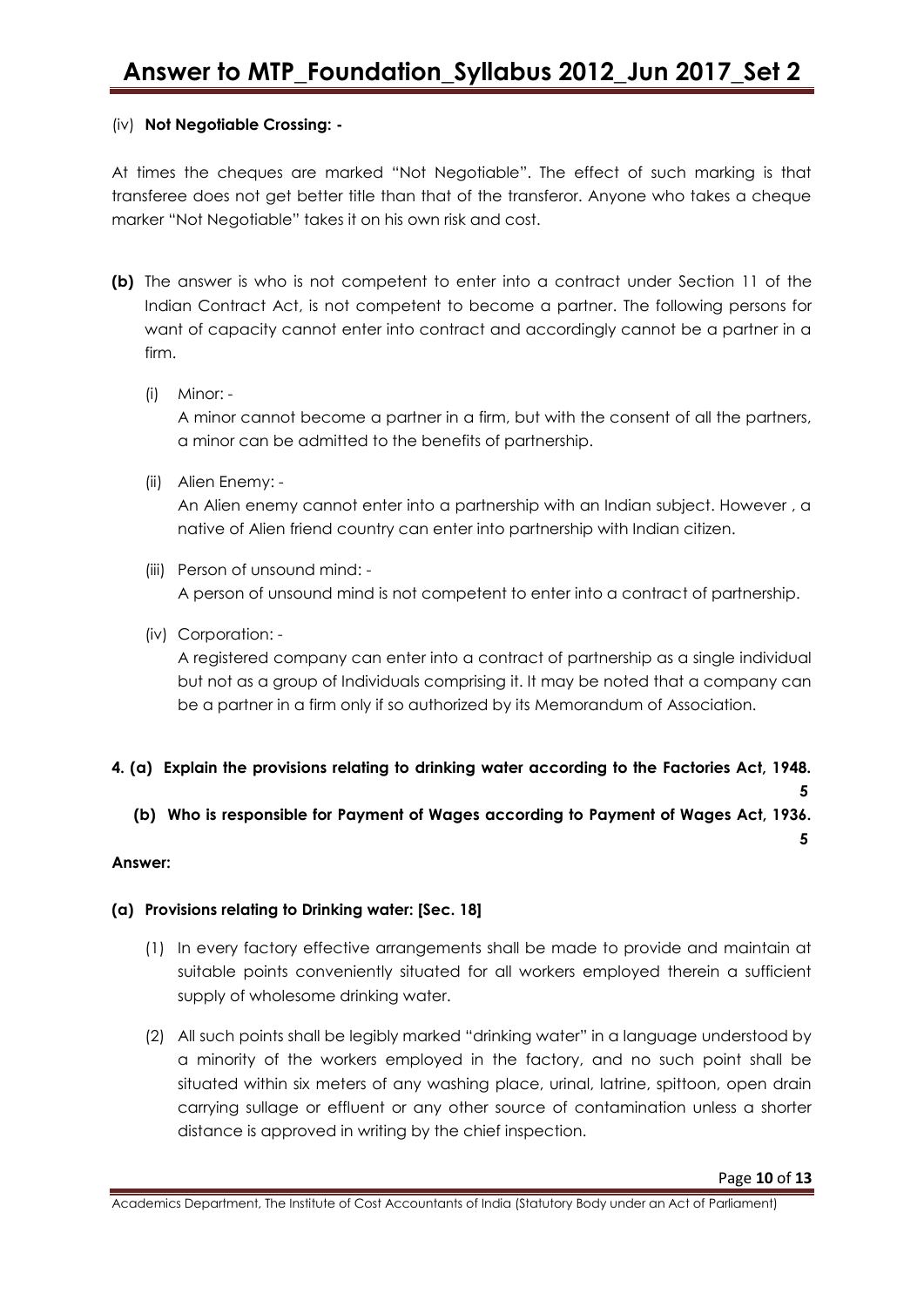- (3) In every factory where in more than 250 workers are ordinary employed, provisions shall be made for cooling drinking water during hot weather.
- (4) In respect of all factories or any class or description of factories the State Government may make rules for securing compliance with the provisions of subsections (1), (2) and (3).

#### **(b) Responsibility for payment of wages: (Sec. 3)**

Every employer shall be responsible for the payment of all wages required to be paid under this act to person employed by him. Provided that in case of persons employed:

- (a) In factories if a person has been named as the manager of the factory.
- (b) In industrial or other establishments if there is a person responsible to the employer for the supervision and control of the industrial or other establishments.
- (c) Upon railway if the employer is the railway administration and the railway administration has nominated a person in this behalf for the local area concerned.
- (d) In the case of contractor a person designated by such contractor who is directly under his charge.
- (e) In any other case a person designated by the employer as a person responsible for company with the provision of the Act.

The person so named the person so responsible to the employer or the person so nominated as the case may be shall also be responsible for such payment.

- **5. (a) Explain the procedure for fixing and revising minimum wages. 5** 
	- **(b) Write about the hours and period of work of children according to Child Labor (Prohibition and Regulation) Act, 1986. 5**

#### **Answer:**

#### **(a) The responsibility of fixing minimum wages lies with Appropriate Government.**

The appropriate government shall in the manner here in after provided –

(a) Fix the minimum rates of wages payable to employees employed in an employment specified in Part I and Part II of the Schedule and in an employment added to either Part by notification under Sec. 27

Provided that the Appropriate Government may in respect of employees employed in an employment specified in Part II of the Schedule instead of fixing minimum rates of wages under this clause for the whole State fix such rates for a part of the State or for any specified class or classes of such employment in the whole state or part thereof.

(b) Review at such intervals as it may think fit such intervals not exceeding five years the minimum rates of wages so fixed and revise the minimum rates is necessary.

Page **11** of **13**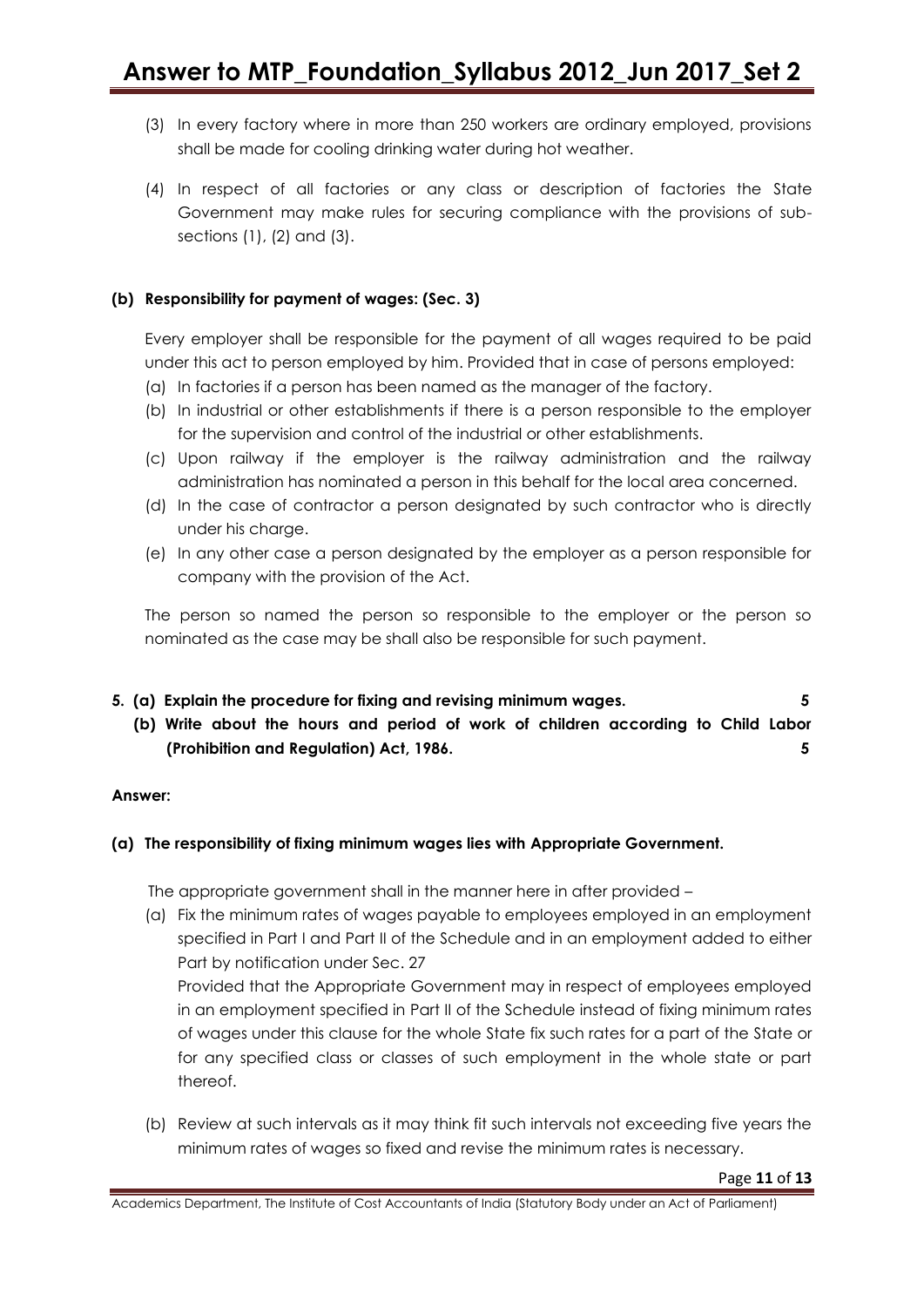Provided that where for any reason the appropriate government has not reviewed the minimum rates of wages fixed by it in respect of any scheduled employment within any interval of five years nothing contained in this clause shall be deemed to prevent it from reviewing the minimum rates after the expiry of the said period of five years and revising them if necessary and until they are so revised the minimum rates in force immediately before the expiry of the said period of five years shall continue in force.

### **(b) Hours and period of work: (Sec. 7)**

- (1) No child shall be required or permitted to work in any establishment in excess of such number of hours as may be prescribed for such establishment or class of establishments.
- (2) The period of work on each day shall be so fixed that no period shall exceed three hours and that no child shall work for more than three hours before he has had an interval for rest for at least one hour.
- (3) The period of wok of a child shall be so arranged that inclusive of his interval for rest, under sub- section (2), it shall not be spread over more than six hours, including the time spent in waiting for work on any day.
- (4) No child shall be permitted or required to work between 7 p. m. to 8 a.m.
- (5) No child shall be required or permitted to work overtime.
- (6) No child shall be required or permitted to work in, any establishment on any day on which he has already been working in another establishment.

#### **6. Explain about the seven principles of public life. 10**

#### **Answer:**

Seven principles of public life: -

(1) Selflessness: -

Holders of public office should take decisions solely in terms of the public interest. They should not do so in order to gain financial or other material benefits for themselves; their family or their friends.

(2) Integrity: -

Holders of public office should not place themselves under any financial or other obligation to outside individuals or organizations that might influence them in the performance of their official duties.

(3) Objectivity: -

In carrying out public business including making public appointments, awarding contracts, or recommending individuals for rewards and benefits, holders of public office should make choices on merit.

Academics Department, The Institute of Cost Accountants of India (Statutory Body under an Act of Parliament)